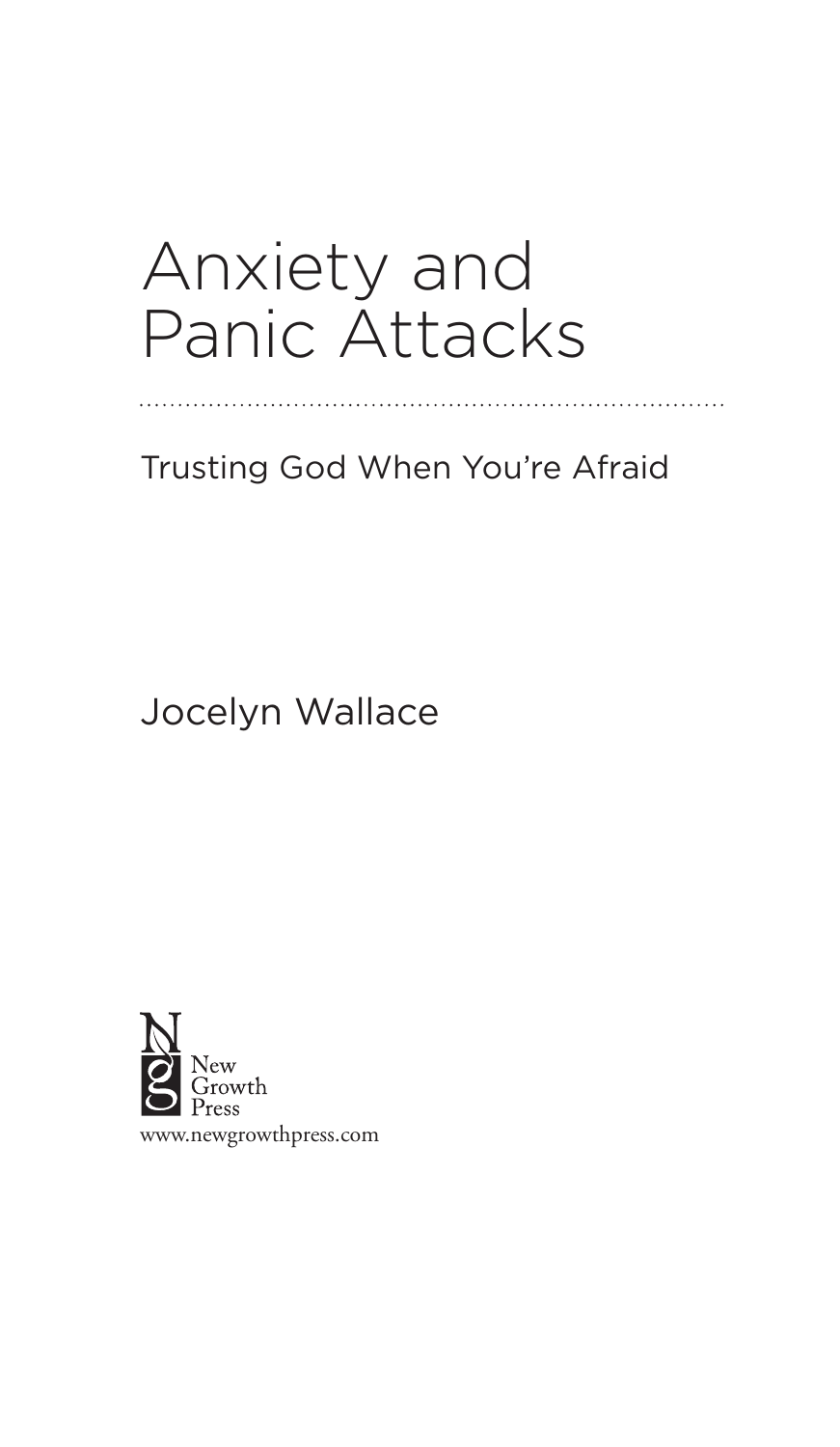New Growth Press, Greensboro, NC 27404 www.newgrowthpress.com Copyright © 2013 by Jocelyn Wallace

All rights reserved. No part of this publication may be reproduced, stored in a retrieval system, or transmitted in any form by any means, electronic, mechanical, photocopy, recording, or otherwise, without the prior permission of the publisher, except as provided by USA copyright law. Published 2013.

All Scripture quotations, unless otherwise indicated, are taken from the *Holy Bible,* New International Version®, NIV®. Copyright © 1973, 1978, 1984 by International Bible Society. Used by permission of Zondervan. All rights reserved.

Cover Design: Faceout books, faceout.com Typesetting: Lisa Parnell, lparnell.com

ISBN-10: 1-939946-25-5 ISBN-13: 978-1-939946-25-6

Library of Congress Cataloging-in-Publication Data Wallace, Jocelyn, 1976– Anxiety and panic attacks : trusting God when you're afraid / authors Jocelyn Wallace. pages cm Includes bibliographical references and index. ISBN 978-1-939946-25-6 (alk. paper) 1. Anxiety—Religious aspects—Christianity. 2. Panic attacks— Religious aspects—Christianity. 3. Fear—Religious aspects— Christianity. 4. Trust in God—Christianity. I. Title. BV4908.5.W34 2013 248.8'6—dc23 2013018434

Printed in Canada

20 19 18 17 16 15 14 13 1 2 3 4 5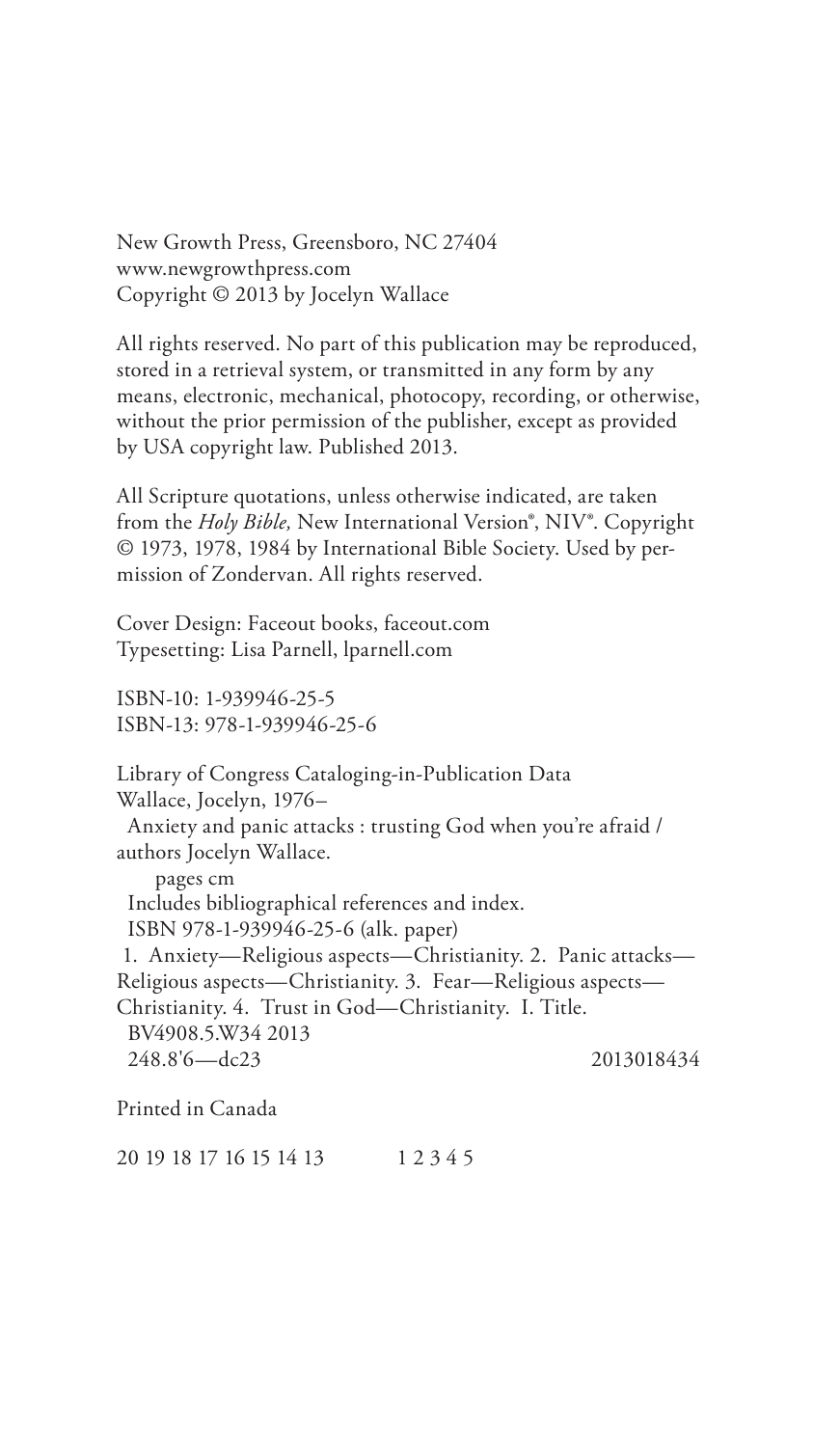Ryan had to !gure out how to keep his boss, George, happy. George seemed to avoid him, and when Ryan did see him, George seemed irritated by everything he did. George was always asking why projects hadn't been done earlier, and then he piled on more work. With only two months until Christmas, Ryan couldn't afford to lose his job. He thought, *How will Cheryl and I be able to a!ord Christmas presents? Without my job we would certainly lose our house. How would Cheryl and the kids handle that? Would my marriage even survive?* 

Ryan couldn't let all that happen—he had to keep this job. He frantically reviewed all of his work rereading every email his boss had sent him during the past month. He spent the rest of the day trying to work—and worrying about everything that could be wrong. *What if my boss isn't happy with the reports I prepared for the big meeting last week? What if I made a calculation error? What if I end up costing the company thousands of dollars because of my mistake? What if that mistake gets me fired?* 

When he got home at the end of the day, he was exhausted. His head was killing him; his muscles were tight; and he could barely focus at supper with his family. Cheryl asked him what was wrong, but all he said was that he'd had a hard day at work. His mind was spinning with anxiety, and he wondered how much more stress he could take. Trying to keep his impossible-to-please boss happy was pushing him to the edge.

\* \* \*